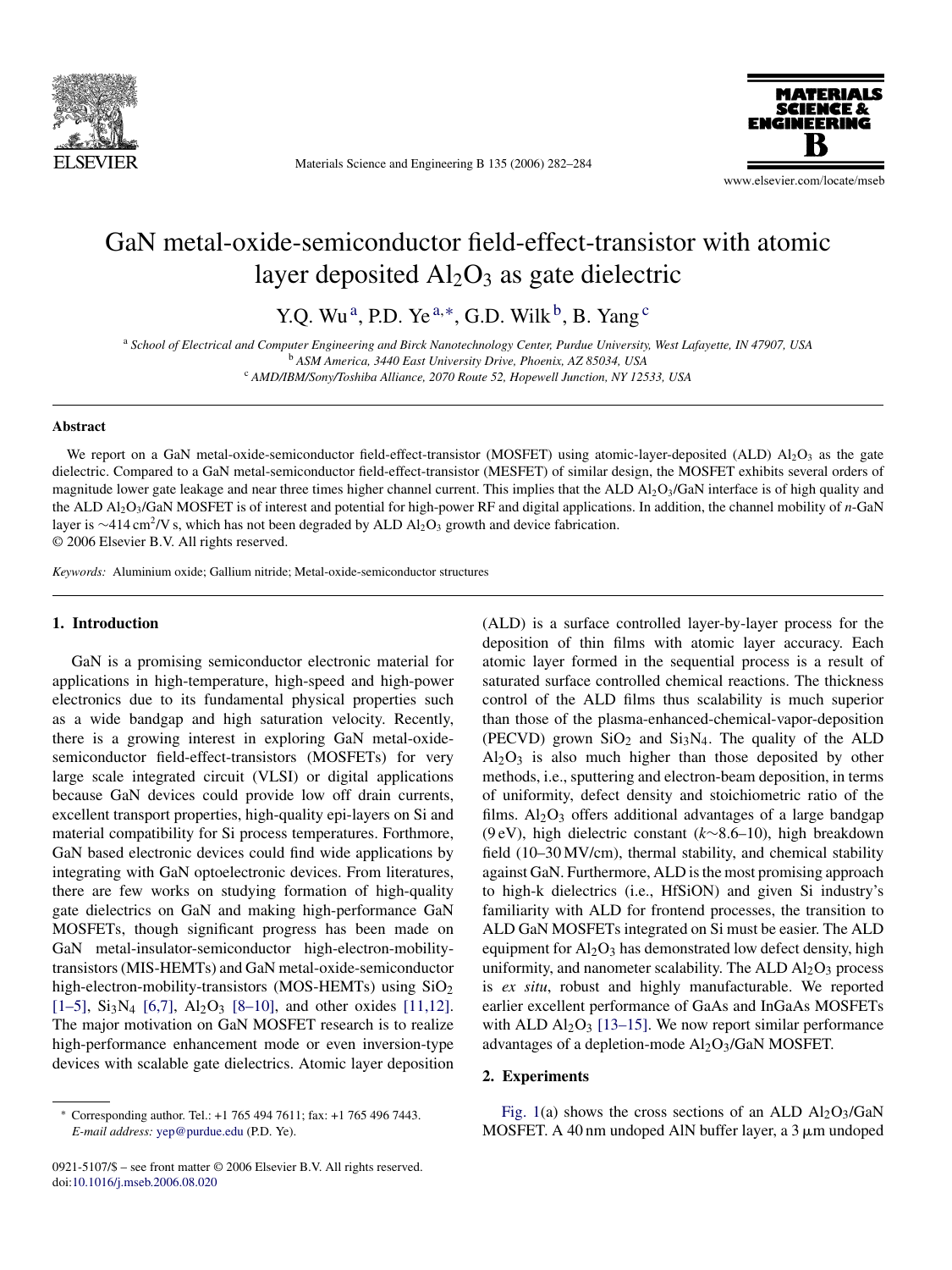<span id="page-1-0"></span>

Fig. 1. Cross sections of (a) an ALD Al2O3/GaN MOSFET and (b) a conventional GaN MESFET of similar design.

GaN layer, and a 100 nm  $5 \times 10^{17}$ /cm<sup>3</sup> Si-doped GaN layer were sequentially grown by metal-organic chemical vapor deposition on a 2 in. sapphire substrate. After these layers were grown, the wafer was transferred via room ambient to an ASM Pulsar2000<sup>TM</sup> ALD module. A 8 nm-thick  $Al_2O_3$  layer was deposited at 300 °C then followed by annealing at 600 °C for 60 s in oxygen ambient. Device isolation was achieved by nitrogen implantation. Using a wet etch in diluted HF, the oxide on the source and drain regions was removed while the gate region was protected by photoresist. Ohmic contacts were formed by electron-beam deposition of Ti/Al/Ni/Au and a lift-off process, followed by an  $850^{\circ}$ C rapid thermal annealing (RTA) in a nitrogen ambient, which also activated the previously implanted nitrogen. Finally, Ni/Au metals were e-beam evaporated and lifted off to form the gate electrodes. All four levels of lithography (alignment, isolation, ohmic, and gate) were done by using a contact aligner. The sheet resistance of the source/drain regions of MOSFET and MESFET were measured to be 5300 and 7500  $\Omega$ /sq, respectively. The gate lengths,  $L_g$ , of the measured devices are 1, 2, 4, 8 and 20  $\mu$ m. The gate width,  $W_{\rm g}$ , is 100  $\mu$ m. The relatively long gate length  $(i.e., 8 and 20 \,\mu m)$  is necessary for accurate characterization of the channel mobility, in order to reduce the error in extracting the series resistance. The source-to-gate and the gate-to-drain spacings are  $1-2 \mu m$ . GaN metal-semiconductor field-effect-transistors (MESFETs) of similar design were also fabricated without ALD insulator formation as shown in Fig. 1(b).

## **3. Results and discussions**

Fig. 2 shows the well-behaved *I–V* characteristics of a typical GaN MOSFET with a drain bias  $V_{ds}$  of 0–20 V and a gate bias  $V_{gs}$  of  $-10$  to 4 V. The oxide is as thin as 8 nm with the equivalent oxide thickness (EOT) of 3.6 nm. The pinch-off voltage is around −10 V. The maximum drain current density  $I_{ds}/W_g$  at  $V_{gs}$  = 4 V is approximately 180 mA/mm, which is about one order of magnitude higher than previously reported  $Gd_2O_3/GaN$  MOS-FET. [\[12\]](#page-2-0) The results indicate that ALD  $Al_2O_3$  is an effective gate dielectric for GaN MOSFET. The typical leakage current density for an 8 nm thick ALD Al<sub>2</sub>O<sub>3</sub> is less than  $10^{-6}$  A/cm<sup>2</sup> under gate bias less than 4 V. The process, in particular, the

high temperature ohmic contact annealing at 850 ◦C, degrades the insulator quality. For a  $1 \times 100 \,\mu\text{m}^2$  device, the typical gate leakage current is less than  $1 \mu A$ . It is about four orders of magnitude smaller than drain current and unobservable in the *I–V* characteristic as shown in Fig. 2. Using Mo/Al/Mo/Au ohmic contacts with annealing temperature of  $500\degree\text{C}$  [\[16\]](#page-2-0) or deposition of ALD insulating films after Ti/Al/Ni/Au ohmic contact formation, it is possible to achieve much less gate leakage current.

[Fig. 3](#page-2-0) illustrates the saturated ( $V_{ds}$  = 16 V) drain current density and extrinsic transconductance *g*<sup>m</sup> as a function of gate bias for the GaN MOSFET and the GaN MESFET of similar design. The drain current density of the GaN MESFET (grey line) is limited to 70 mA/mm at  $V_{gs} = 1$  V. The gate leakage current of GaN MESFET becomes unmanageable once the gate bias sweeps above 1 V due to low Ni/*n*-GaN Schottky barrier. By contrast, the drain current density of the GaN MOSFET (black squares) is  $180 \text{ mA/mm}$  at  $V_{gs} = 5 \text{ V}$  and can be further increased under higher  $V_{gs}$ . The combination of higher breakdown voltage due to the wide bandgap of GaN and higher drain current by employing gate oxide implies that the output power of the MOSFET can be much higher than that



Fig. 2. Measured *I–V* characteristics of the GaN MOSFET with 8 nm ALD  $Al_2O_3$  as the gate dielectric. The gate length  $L_g = 1 \mu m$  and the gate width  $W_{\rm g} = 100 \,\mu{\rm m}.$